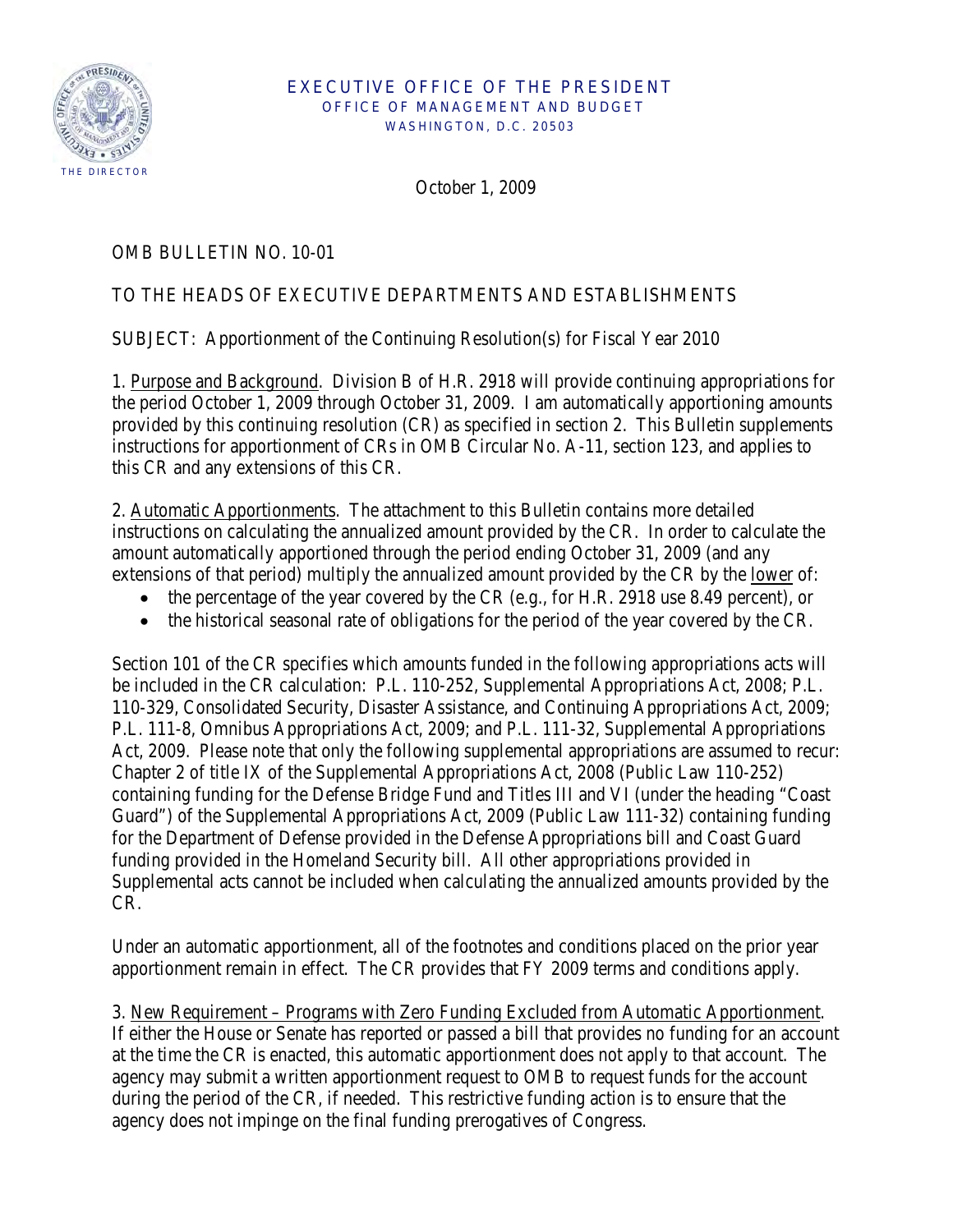4. Written Apportionments. If an agency seeks an amount for a program that is different from the total amount automatically apportioned, you must request a written apportionment from OMB. Only a very limited number of written apportionment requests are expected to be granted. Every request must be accompanied by a written justification that includes the legal basis for the exception apportionment. Once a written apportionment is approved, the terms and conditions of the automatic apportionment bulletin cease to apply to the extent changed by the written apportionment.

5. Spending Plans. For accounts for which OMB required spending plans—or clearance of spending plans requested by the Congress—in 2009, agencies should work with their RMO to determine which accounts will require updated spending plans under the FY 2010 CR apportionment. For those accounts, the automatic apportionment will make funds available 10 days after submission of those spending plans to OMB.

Peter R. Orszag **Director** 

Attachment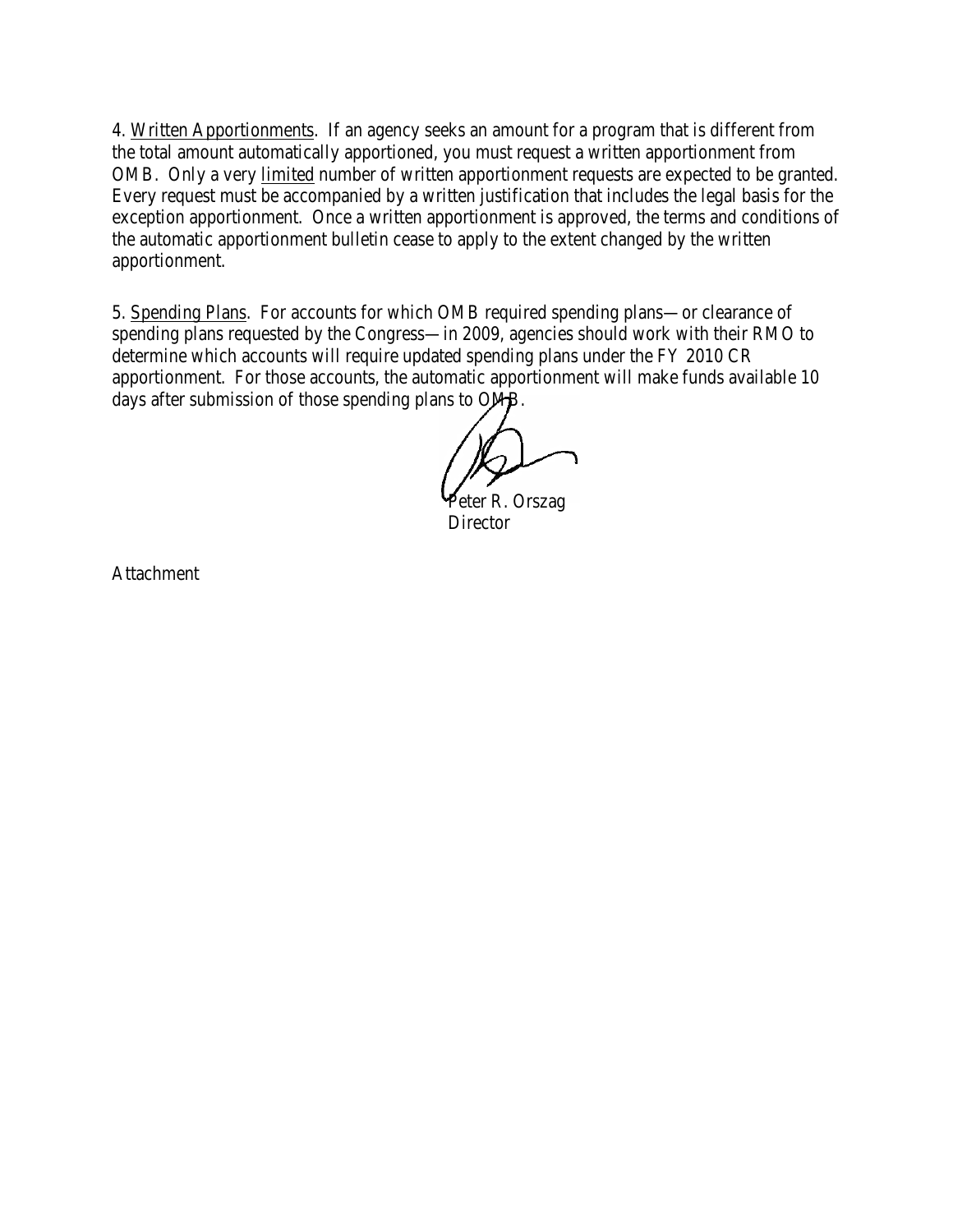## **Calculating the Amount Made Available by the Continuing Resolution (CR) and the Automatic Apportionment**

#### 1. **What is the annualized, full-year amount provided by the continuing resolution (CR)?**

The FY 2009 level:

- take the full year amount enacted in the appropriations acts making funds available for FY 2009 (i.e., FY 2009 enacted appropriations net of any rescissions);
- add only the supplemental appropriations amounts from Chapter 2 of Title IX of the Supplemental Appropriations Act, 2008 (P.L. 110-252) and Titles III and VI (only under the heading "Coast Guard") of the Supplemental Appropriations Act, 2009 (P.L. 111-32); and
- add or subtract transfers mandated by law (only "shall transfer", not "may transfer").

## 2. **What is the amount of the automatic apportionment under a CR?**

Calculate the amount automatically apportioned (whole dollars) through the period ending October 31, 2009 (and any extensions of that period) by multiplying the **annualized**  amount provided by the CR by the <u>lower</u> of:

- the **percentage of the year** covered by the CR (rounded to the nearest hundredth for H.R. 2918, use 31 days/365 days=8.49 percent); or
- the **historical seasonal rate** of obligations for the period of the year covered by the CR.

## 3. **How should the phrase "project or activity" be applied in determining the CR level?**

In the context of determining the rate for operations under the CR, OMB has interpreted the term "project or activity" to refer to the total appropriation, that is, the budget account level. GAO's view has been consistent with OMB's (see page 8-24 of the [Principles of](http://www.gao.gov/special.pubs/d06382sp.pdf)  [Federal Appropriations Laws, Third Edition, Volume II,](http://www.gao.gov/special.pubs/d06382sp.pdf) issued by GAO).

## 4. **How should mandatory appropriations be treated?**

A continuing resolution is an appropriations bill. As such, it normally does not affect mandatory appropriations provided in substantive or authorizing legislation. Therefore, for accounts with a mix of discretionary and mandatory appropriations, the mandatory budget authority component that is enacted in substantive or authorizing legislation should be taken out before calculating the amount provided by the CR. Changes in and limitations on mandatory programs that were enacted in 2009 Appropriations Acts are assumed to continue during the duration of the CR under the terms and conditions provided in such Acts.